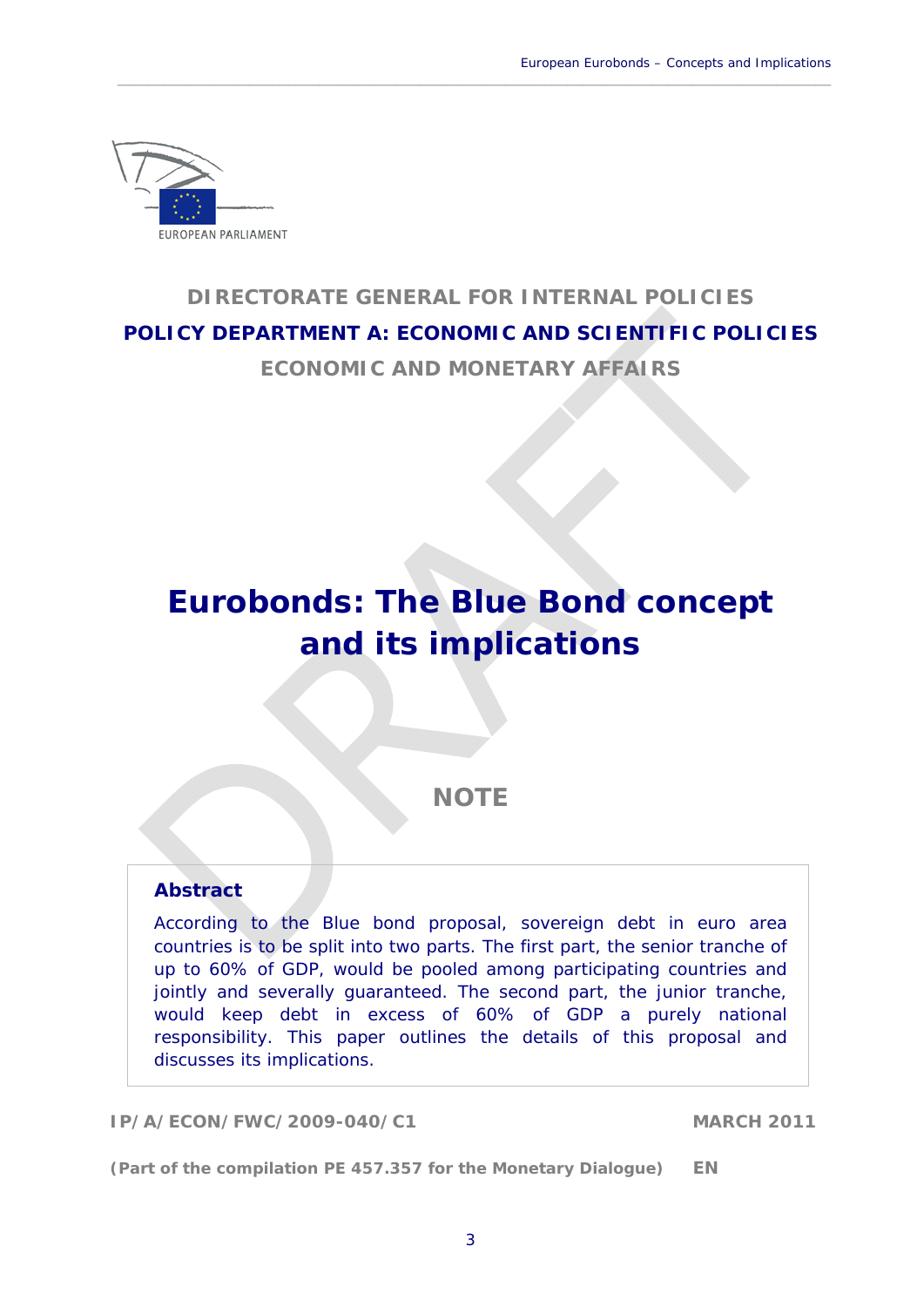This document was requested by the European Parliament's Committee on Economic and Monetary Affairs.

**\_\_\_\_\_\_\_\_\_\_\_\_\_\_\_\_\_\_\_\_\_\_\_\_\_\_\_\_\_\_\_\_\_\_\_\_\_\_\_\_\_\_\_\_\_\_\_\_\_\_\_\_\_\_\_\_\_\_\_\_\_\_\_\_\_\_\_\_\_\_\_\_\_\_\_\_\_\_\_\_\_\_\_\_\_\_\_\_\_\_\_\_**

#### **AUTHOR**

Jacques DELPLA, Conseil d'Analyse Economique, Visiting fellow at Bruegel Jakob VON WEIZSÄCKER, Thüringer Ministerium für Wirtschaft, Arbeit und Technologie and Bruegel

#### **RESPONSIBLE ADMINISTRATOR**

Doris KOLASSA Policy Department Economic and Scientific Policies European Parliament B-1047 Brussels E-mail: poldep-economy-science@europarl.europa.eu

### **LINGUISTIC VERSIONS**

Original: EN Abstract: DE, FR

#### **ABOUT THE EDITOR**

To contact the Policy Department or to subscribe to its monthly newsletter please write to: poldep-economy-science@europarl.europa.eu

Manuscript completed in March 2010. Brussels, © European Parliament, 2010.

This document is available on the Internet at: http://www.europarl.europa.eu/activities/committees/studies.do?language=EN

#### **DISCLAIMER**

The opinions expressed in this document are the sole responsibility of the author and do not necessarily represent the official position of the European Parliament.

Reproduction and translation for non-commercial purposes are authorised, provided the source is acknowledged and the publisher is given prior notice and sent a copy.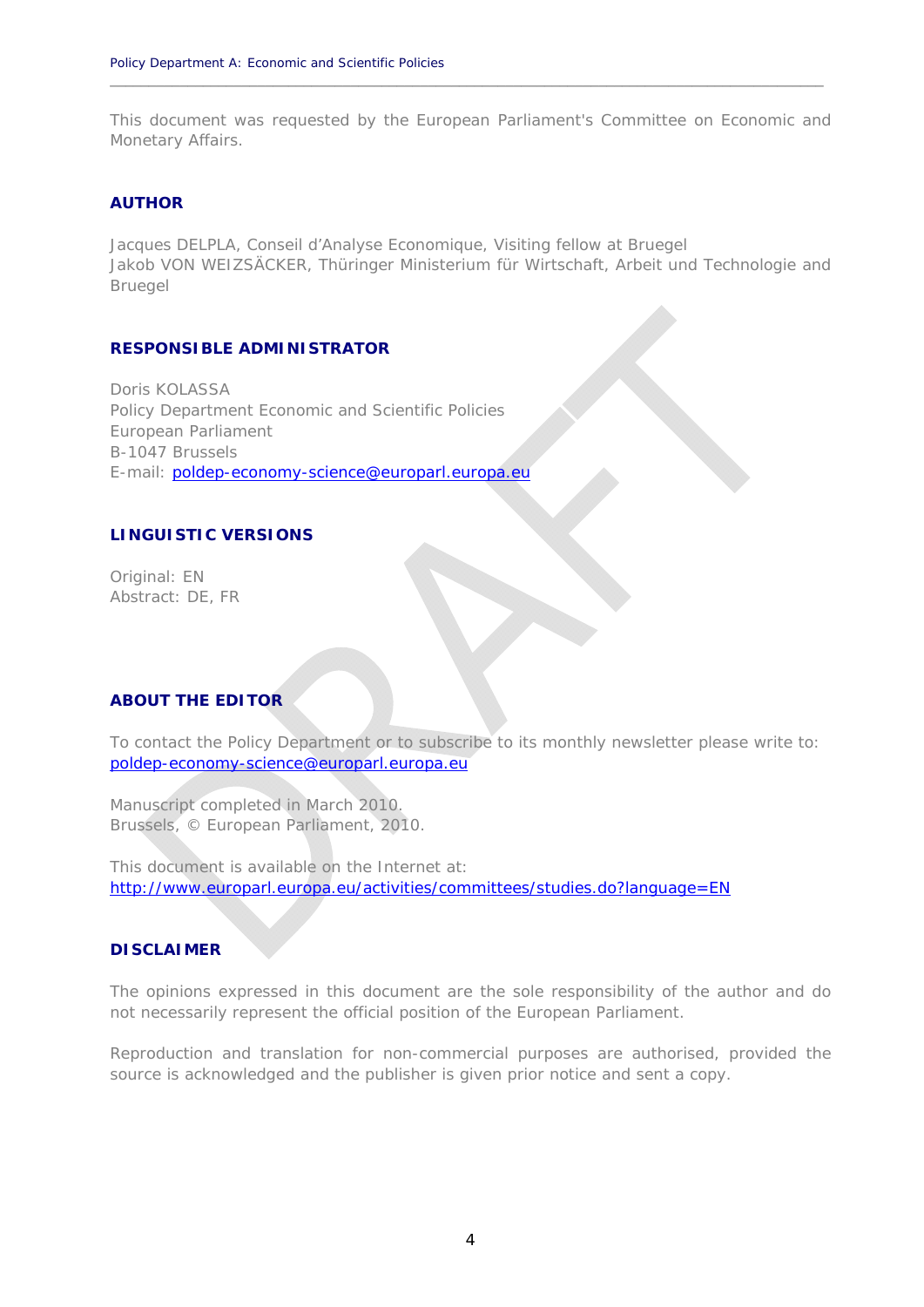# **CONTENTS**

|                          | <b>Contents</b>                                                                                                                                      | 3              |
|--------------------------|------------------------------------------------------------------------------------------------------------------------------------------------------|----------------|
| <b>Executive Summary</b> |                                                                                                                                                      | 4              |
| 1.                       | <b>Introduction</b>                                                                                                                                  | 5              |
| 2.                       | Blue and Red bonds: basic construction and key features                                                                                              | 6              |
|                          | 2.1. Blue debt                                                                                                                                       | 6              |
|                          | 2.2. Red debt                                                                                                                                        | $\overline{7}$ |
|                          | 2.3. Blue bonds and the 'exorbitant privilege'                                                                                                       | 8              |
|                          | 2.4. Reinforcing the Stability and Growth Pact                                                                                                       | 8              |
| 3.                       | Frequently asked questions about the Blue bond proposal                                                                                              | 9              |
|                          | 3.1. Wouldn't borrowing costs increase for stronger countries when borrowing in Blue<br>bonds?                                                       | 9              |
|                          | 3.2. Wouldn't borrowing costs for Red bonds of weaker countries in the euro area<br>become prohibitive?                                              | 9              |
|                          | 3.3. How can the 60% GDP limit for Blue bonds be maintained politically?                                                                             | 10             |
|                          | 3.4. How would Blue and Red bonds be introduced?                                                                                                     | 10             |
|                          | 3.5. Would the prospect of an orderly default on Red debt be any more credible than<br>the now defunct no bailout clause for existing national debt? | 10             |
|                          | 3.6. How could the Blue and Red bonds be used to complement the new ESM crisis<br>architecture?                                                      | 11             |

 $\_$  , and the set of the set of the set of the set of the set of the set of the set of the set of the set of the set of the set of the set of the set of the set of the set of the set of the set of the set of the set of th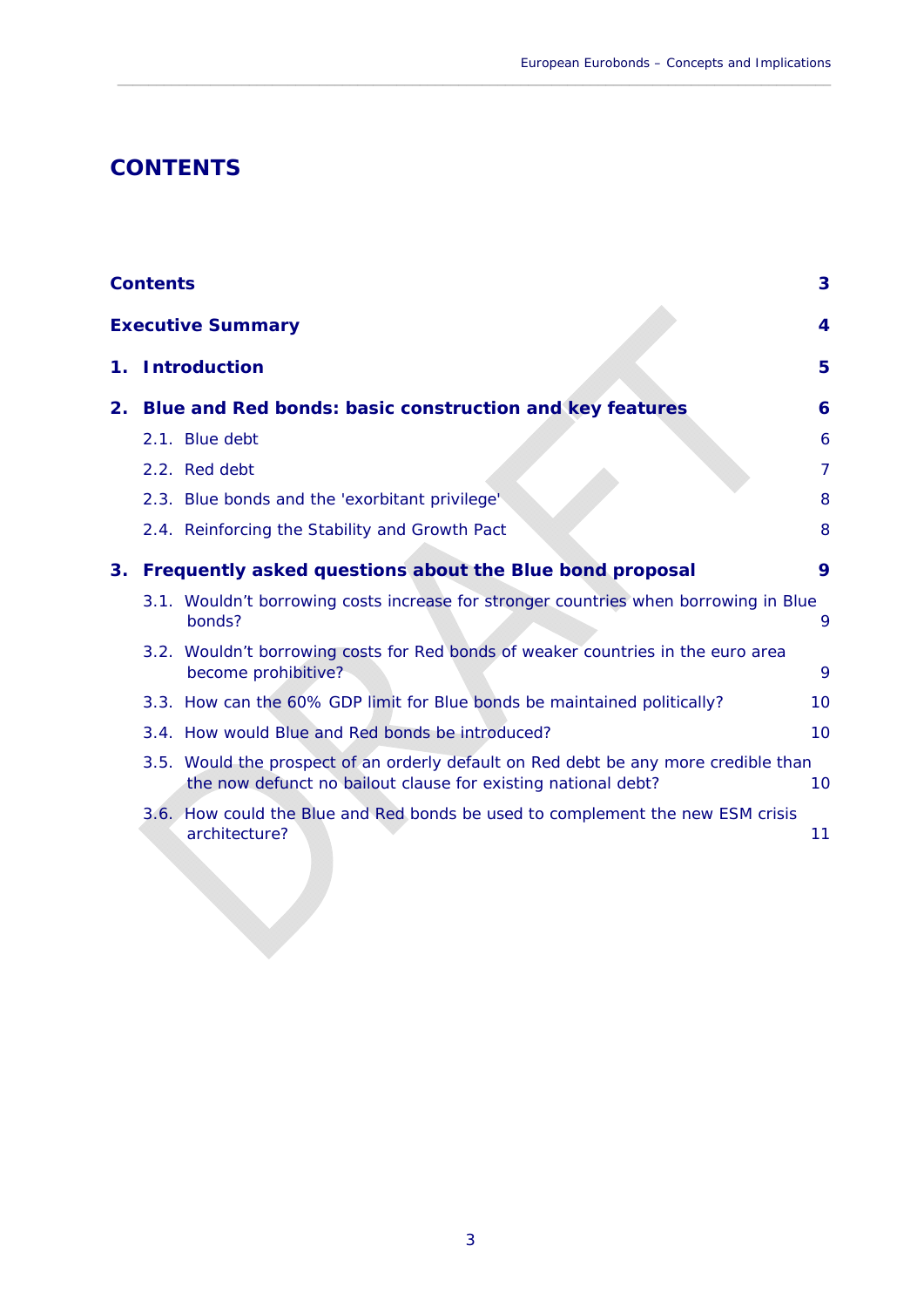# **EXECUTIVE SUMMARY**

### **Background**

The Blue bond proposal, first published in May 2010, has shaped the current debate on Eurobonds. The present paper revisits the original proposal, attempts to explore its various implications, and addressed the most pertinent questions that have been raised during the recent debate.

**\_\_\_\_\_\_\_\_\_\_\_\_\_\_\_\_\_\_\_\_\_\_\_\_\_\_\_\_\_\_\_\_\_\_\_\_\_\_\_\_\_\_\_\_\_\_\_\_\_\_\_\_\_\_\_\_\_\_\_\_\_\_\_\_\_\_\_\_\_\_\_\_\_\_\_\_\_\_\_\_\_\_\_\_\_\_\_\_\_\_\_\_**

### **Aims**

- Present a coherent non-technical account of the Blue bond proposal.
- Capture essential features about the ongoing debate regarding the feasibility and desirability of the introduction of the proposal.
- Identify ways in which the Blue bond proposal could not only be attractive as a medium to long run prospect but might also be able to complement current crisis resolution efforts.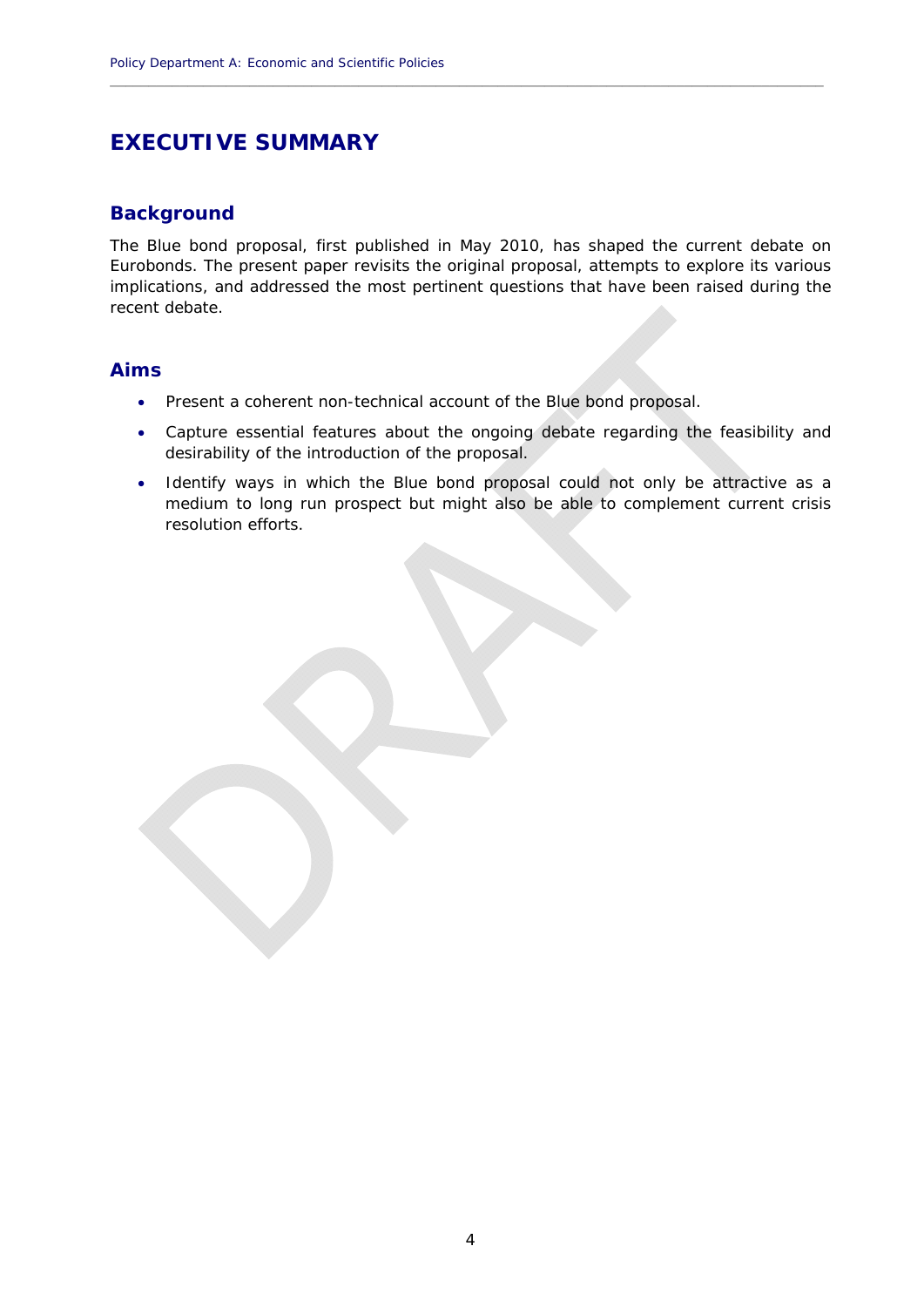# **1. INTRODUCTION**

1

In May 2010, we put forward the idea that euro area countries should divide their sovereign debt into two parts. The first part, up to 60% of GDP, should be pooled as 'Blue' bonds with senior status, to be jointly and severally guaranteed by participating countries. All debt beyond that should be issued as purely national 'Red' bonds with junior status.<sup>1</sup> While not a panacea for the current euro crisis, our proposal has two appealing features:

 $\_$  , and the set of the set of the set of the set of the set of the set of the set of the set of the set of the set of the set of the set of the set of the set of the set of the set of the set of the set of the set of th

- First, the Blue bonds would constitute an extremely liquid and safe asset on par with the US Treasury bond. This should help the rise of the euro as a major reserve currency, enabling the entire euro area to borrow part of the sovereign debt at interest rates comparable to, or hopefully even below, the benchmark German bond.
- Second, the Red bonds would help to enforce fiscal discipline. They would make borrowing more expensive at the margin and strengthen market signals in the absence of a credible fiscal stance, thereby complementing the Stability and Growth Pact rules. Furthermore, according to our proposal, Red bonds should be largely kept out of the banking system so that Red bonds could plausibly form the basis for the planned orderly default mechanism in the euro area.

On the basis of these two main features, we believe an attractive policy package could be constructed for fiscally stronger and weaker countries alike. Thereby, the Blue and Red bond mechanism could become a permanent feature of sovereign debts in the euro area. Blue debt would be a super safe 'eurobond' that should never default. Red debt would be the part of the sovereign debt that would bear the lion's share of sovereign risk and which would be subjected to investor participation in case of crises.

In section 2 we outline the main feature of the Blue bond proposal and the key properties of this mechanism. Section 3 concludes by looking at 'frequently asked questions' we have received to date, thereby highlighting some of the policy issues at stake

<sup>1</sup> Jacques Delpla and Jakob von Weizsäcker, 'The Blue Bond Proposal', Bruegel *Policy Brief* 2010/03, May 2010.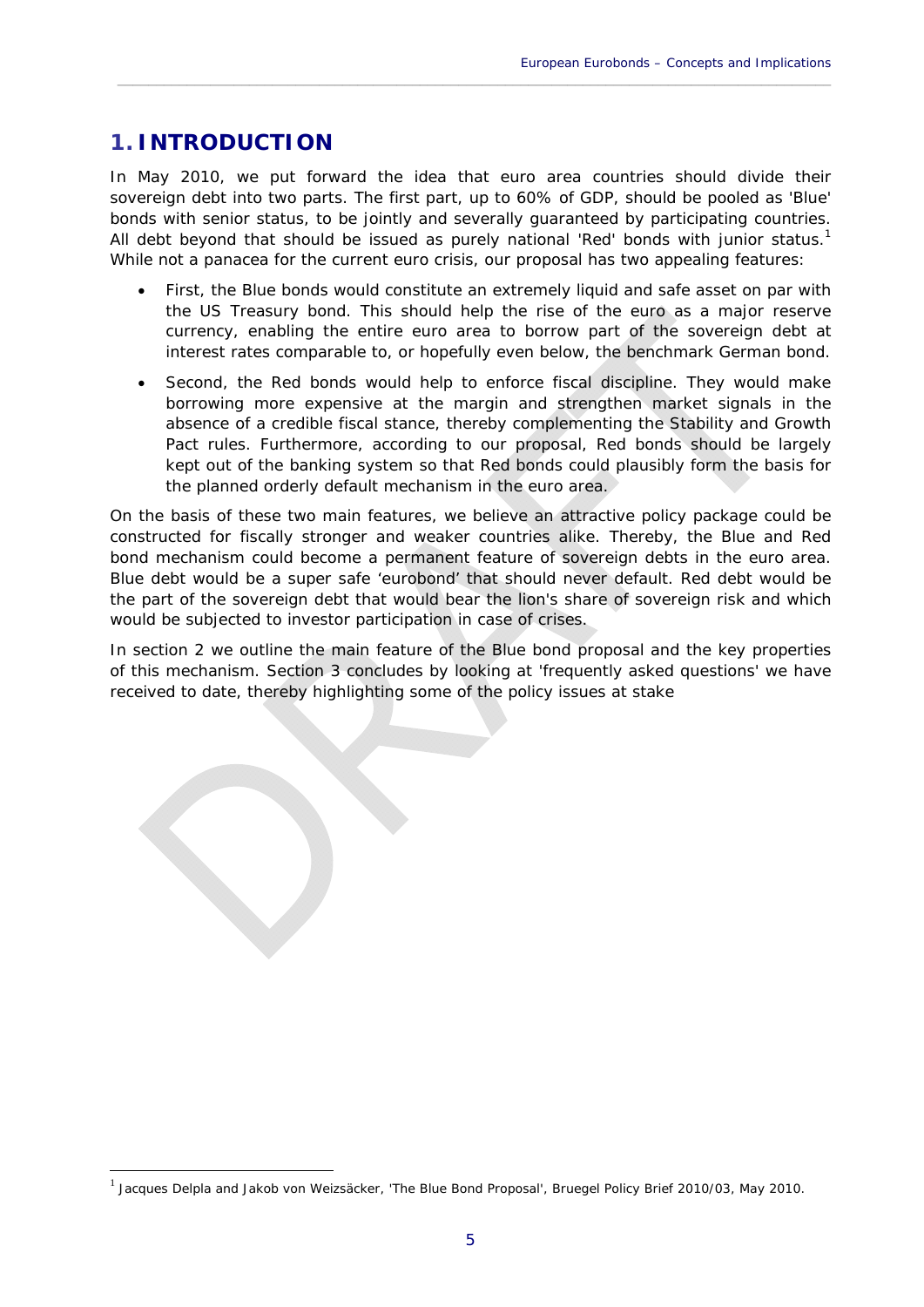# **2. BLUE AND RED BONDS: BASIC CONSTRUCTION AND KEY FEATURES**

**\_\_\_\_\_\_\_\_\_\_\_\_\_\_\_\_\_\_\_\_\_\_\_\_\_\_\_\_\_\_\_\_\_\_\_\_\_\_\_\_\_\_\_\_\_\_\_\_\_\_\_\_\_\_\_\_\_\_\_\_\_\_\_\_\_\_\_\_\_\_\_\_\_\_\_\_\_\_\_\_\_\_\_\_\_\_\_\_\_\_\_\_**

As indicated above, the basic idea is to create two different sovereign assets for two different objectives. First, the Blue bond would make the lion's share of sovereign borrowing in the euro area more affordable (up to the Maastricht debt limit of 60% of GDP) by creating an asset that satisfies the demand for super safe and ultra liquid investment opportunities, including from Asian central banks and other large investors looking for super safe assets. Second, the Red bond would make borrowing more expensive at the margin, especially for countries pursuing unsustainable fiscal policies or lacking fiscal credibility, thereby reinforcing the rules-based Stability and Growth Pact through market signals.

#### 2.1. Blue debt

1

*Super safe*: The Blue debt is the senior tranche (repaid before any other public debt – excepting only the IMF which enjoys super seniority) of the sovereign debt of the euro area participating countries. It is the part of any euro area sovereign debt that will be repaid under virtually all circumstances since it is issued only up to 60% of GDP, which is the Maastricht limit. As the debt-carrying capacity of any developed EU member state, even under extreme stress, stands well above that level and on top of this the Blue debt is jointly and severally guaranteed, it will enjoy super-safe AAA status, which we would like to call AAAA.

*Joint and several guarantee:* Blue debt is covered by joint and several guarantee, i.e. each country, each year, guarantees all the Blue debt of all other participating countries to be issued the following year. This guarantee may seem extreme, but it is restricted to the safest sovereign debt component of each country, the one deemed to never default.<sup>2</sup> The joint and several guarantee will ensure that Blue debt would be considered even safer than the current benchmark bond, namely the German Bund. Of course, for participating countries to merit such mutual guarantees, they must all commit to strict conditions, which will be explained below.

*60% GDP limit*: The most important safeguard to guarantee the quality of the Blue bond is the upper limit of 60% of GDP to be borrowed in Blue debt by any participating country. What is more, the allocation of Blue bonds as determined by the Blue bond governance mechanism may be decreased to well below the 60% limit in case of reckless fiscal policies, strengthening even more the fiscal sustainability incentives.

 $2$  For instance, the current Greek debt crisis is due to the size of the debt (150% of GDP). Had Greece entered the crisis with a Blue debt of 60% of GDP, it would have been able to fully service it (3% of GDP at most), as its fiscal revenues were 35% of GDP; the debate about Greek debt would have focused only on Red debt. One of the main requirements of AAA status is that debt service be below 10% of total tax revenues; every year since 1992, Greek Blue debt would have easily met this requirement (including in 2009, 2010 and 2011).

It is true that Spanish sovereign debt, despite being below 60% of GDP, is not AA now and bears spreads of more than 200 bps. The reason is not the sustainability of the current debt level but uncertainties about Spain's future sovereign liabilities (banks recapitalisations, skyrocketing unemployment and future pension liabilities, given Spain's low birth rates).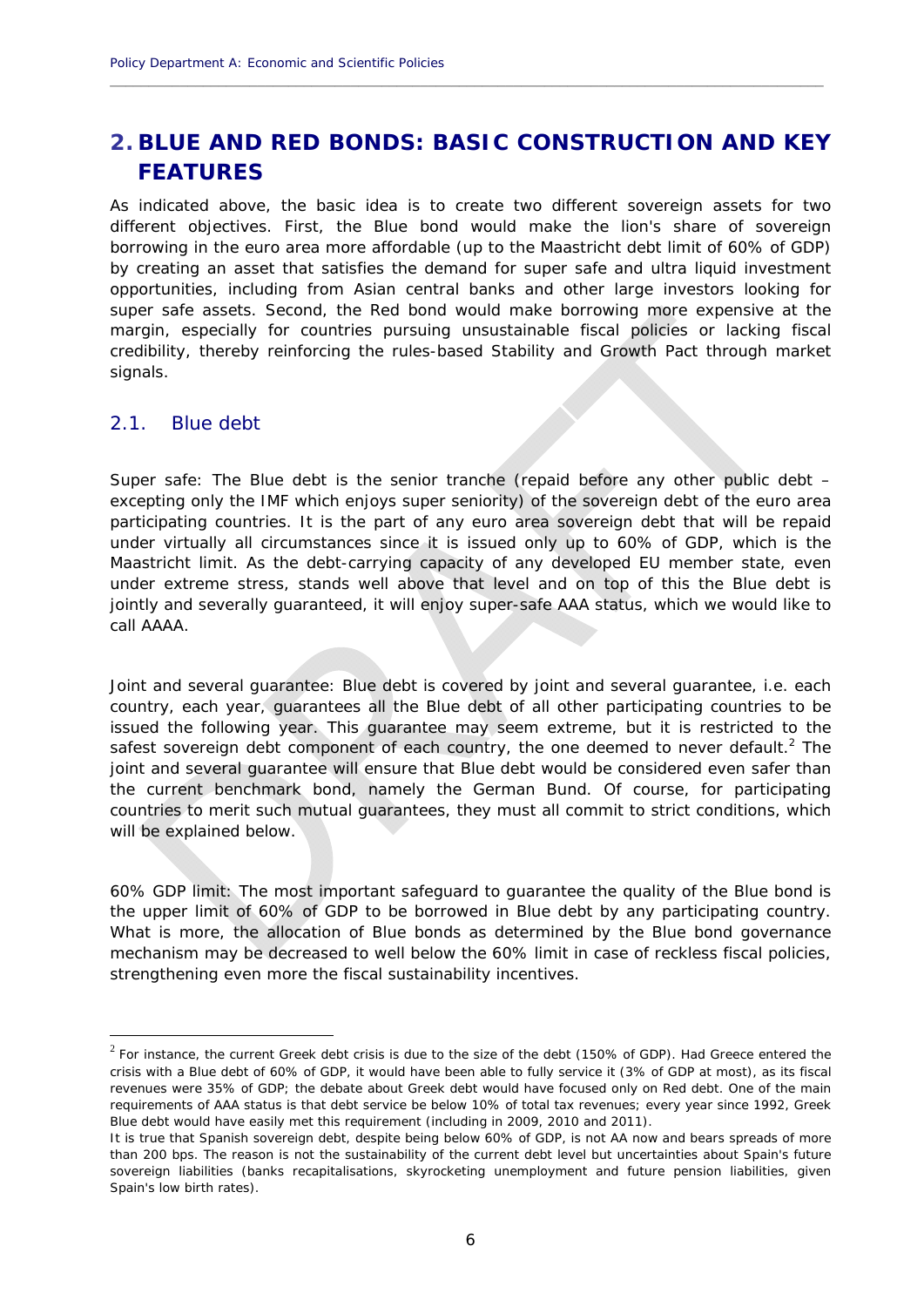*Governance mechanism*: The annual allocation of Blue bonds would be proposed by an independent stability council staffed by members who would enjoy a similar degree of professional independence to the board members of the European Central Bank (ECB). This allocation would then be voted on by the national parliaments of participating countries, having the ultimate budgetary authority required to issue the Blue bond mutual guarantees. Any country voting against the proposed allocation would thereby decide neither to issue any Blue bonds in the coming year nor to guarantee any Blue bonds of that particular vintage. Since the decision of any major participating country to ease itself out could undermine confidence in the entire scheme, the independent stability council would have a strong incentive to err on the side of caution, thereby safeguarding the interests of the European taxpayer.

 $\_$  , and the set of the set of the set of the set of the set of the set of the set of the set of the set of the set of the set of the set of the set of the set of the set of the set of the set of the set of the set of th

*Entry*: Full participation in the Blue bond scheme should not be regarded as an entitlement but as something earned through enhanced fiscal credibility, by means of low debt levels or credible institutional guarantees (credible national fiscal rules in particular) that put public finances on a sustainable path.

*Blue debt agency:* From a bond market perspective, Blue bonds need to be the operational equivalent of plain national sovereign debt. This necessitates the creation of a joint debt agency to which tax revenues would be transferred directly to avoid the holding discount customary for multilateral debt.

### 2.2. Red debt

*Juniority:* Red debt, consisting of the remainder of the sovereign debt, would be the junior tranche. In other words, it could and would be honoured only after the entire Blue debt has been fully serviced.

*National responsibility*: Red debt can never be guaranteed by another country; it cannot be bailed out by EU mechanisms (European Financial Stability Mechanism (EFSM), European Financial Stability Facility (EFSF), or the future European Stability Mechanism (ESM)). The 'no bail-out' clause would apply only and strictly to the Red debt. Red debt would be issued by national Treasuries. As a result, the size of the future ESM would remain low, as it would have to finance only primary deficits and not the roll-over of Red debt.

*Not in banking system:* In order to allow for an orderly default of Red bonds, we propose that Red debt should largely be kept out of the banking system. This would be achieved through two measures. First, Red debt should not be eligible for ECB refinancing operations. To avoid disruptions, this restriction could be implemented gradually when Red bonds are introduced. Only Blue debt, the safe asset, should be eligible for ECB refinancing operations. Second, regulators need to assure that holdings of Red bonds in particular should be backed up by painful capital requirements in the banking system.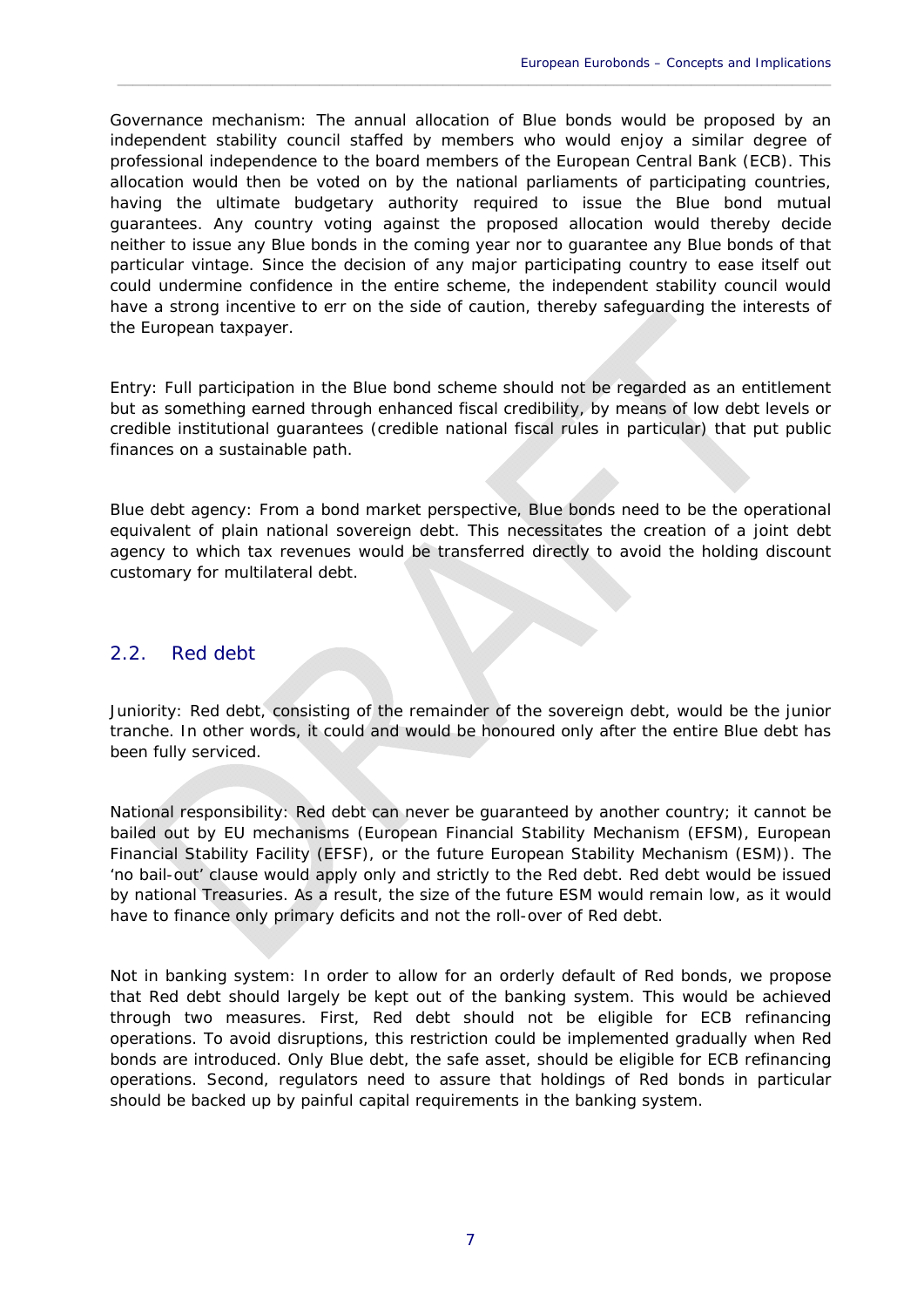## 2.3. Blue bonds and the 'exorbitant privilege'

One key advantage of the Blue bond scheme is that it could help the rise of the euro as a reserve currency during a critical period where confidence in the USD, the leading global reserve currency, is somewhat in decline.

**\_\_\_\_\_\_\_\_\_\_\_\_\_\_\_\_\_\_\_\_\_\_\_\_\_\_\_\_\_\_\_\_\_\_\_\_\_\_\_\_\_\_\_\_\_\_\_\_\_\_\_\_\_\_\_\_\_\_\_\_\_\_\_\_\_\_\_\_\_\_\_\_\_\_\_\_\_\_\_\_\_\_\_\_\_\_\_\_\_\_\_\_**

The Blue bond market would be extremely large (EUR 5,000 billion to EUR 6,000 billion, against EUR 7,250 billion for the US Treasury bond market) which should help the Blue bond enjoy the 'exorbitant privilege' previously exclusively enjoyed by the US. This exorbitant privilege consists of selling at low rates super safe and ultra liquid debt to world investors, especially the central banks and sovereign wealth funds of emerging markets. Warnock and Warnock  $(2009)^3$  estimate the 'exorbitant privilege' for the US Treasury at about 0.80% per year. Even if we take into account that the German Bund already enjoys a somewhat privileged position, it would appear entirely possible that even Germany could reap greater benefits in the future, let alone other euro area countries. In our first paper, we provided a more conservative guesstimate of the possible gains: with Blue bonds, euro area countries might save up to 0.30% each year on the stock of debt, $<sup>4</sup>$  amounting to</sup> perhaps as much as a 10% reduction in the net present value of debt servicing costs. This is an order of magnitude we still find plausible.

## 2.4. Reinforcing the Stability and Growth Pact

Despite all its recent changes, the Stability and Growth Pact continues to suffer from significant problems:

Its sanctions are not entirely credible.

1

- There are few positive incentives to encourage compliance with the SGP.
- In particular, incentives to run budget surpluses during good times remain weak.

Our proposal would help to strengthen the incentives of the Stability and Growth Pact. Blue and Red debts impose a double control on fiscal policies. First, there is an institutional control: the independent stability council allocates Blue bonds according to the principles of the Stability and Growth Pact and notions of general fiscal sustainability, exemplified by national fiscal rules in particular. Second, borrowing costs for Red bonds would be high, very high for countries in breach of the Stability and Growth Pact, thereby imposing market discipline on countries that lack fiscal credibility. By keeping Red bonds largely out of the banking system, the prospect of an orderly default would become credible – unlike what we observe today.

<sup>3</sup> Francis Warnock and Veronica Warnock, 'International Capital Flows and U.S. Interest Rates', *Journal of*  **International Money and Finance 2009.** 

This estimate is the difference between swap spreads in Germany and in the US, in the ten years before 2007.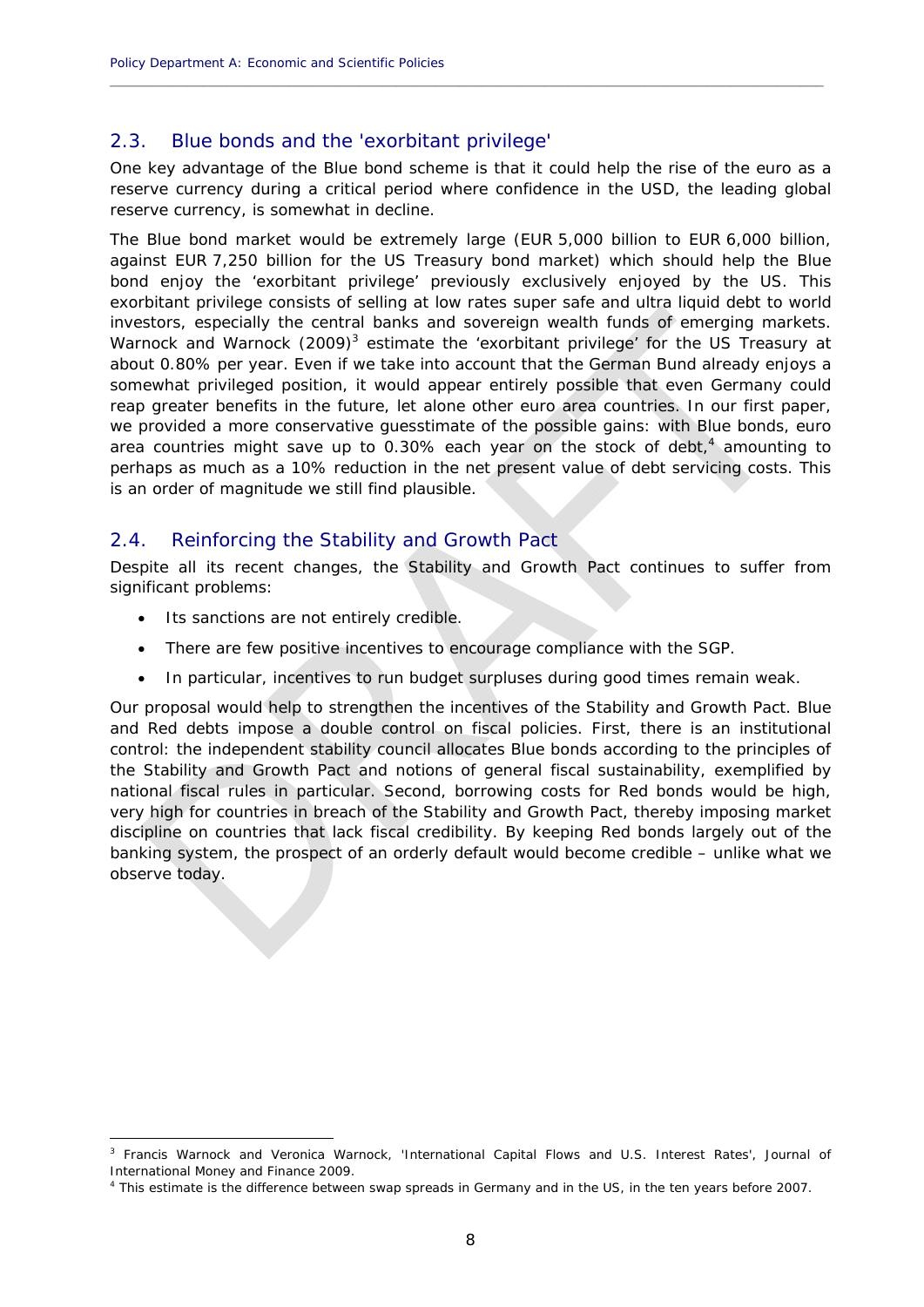# **3. FREQUENTLY ASKED QUESTIONS ABOUT THE BLUE BOND PROPOSAL**

 $\_$  , and the set of the set of the set of the set of the set of the set of the set of the set of the set of the set of the set of the set of the set of the set of the set of the set of the set of the set of the set of th

In this section, we attempt to address the most common criticisms we have received in response to our original Blue bond proposal. Typically, we received critical reactions from fiscally stronger countries arguing that access to borrowing in Blue bond was overly generous towards weaker countries. And also typically, the critical reactions from weaker countries argue that borrowing in Red bonds would end up being far too expensive. Finally, we received some challenging questions regarding the credibility of the institutional setup. We have attempted to condense these criticisms into a number of representative questions, as follows:

## 3.1. Wouldn't borrowing costs increase for stronger countries when borrowing in Blue bonds?

According to some reports in the German media, borrowing costs would increase by as much as EUR 17 billion per year with the introduction of 'eurobonds'. This calculation was based on the observation that the average (weighted by debt volumes) interest rate for euro area sovereign borrowing stands some 160 basis points above current German borrowing costs. It turns out that this calculation would only make sense if our proposal had been to pool, without conditions, the entire debt stock of the euro area. However, we have proposed to pool only sovereign debt stocks below the 60% of GDP threshold – and with many stringent conditions.

Since debt levels below that threshold are – under most circumstances – easily sustainable, default probability on the Blue bonds would be very low. Furthermore, the Blue bond would not only be a very safe but also an exceedingly liquid asset. Against this background, it would appear likely that borrowing costs in Blue bonds will be attractive even when compared to the German Bund.

## 3.2. Wouldn't borrowing costs for Red bonds of weaker countries in the euro area become prohibitive?

Rates on Red bonds will of course be high, but that is, by itself, a deliberate and desirable feature of our proposal, because Red debt concentrates all the sovereign risk. From a static point of view, the differentiation between Blue and Red debt does not change the overall risk on a country's sovereign debt. The whole difference lies in the political dynamics implied by the introduction of the Red bond.

In the past, stability oriented countries have attempted to impose fiscal discipline on fiscally weaker countries from the outside, with mixed success. The Red bond would fundamentally alter this political set-up. In order to reduce borrowing costs for Red bonds, weaker countries would start to develop a keen interest in institutional set-ups, such as credible fiscal rules, which enable them to signal to markets that they are indeed pursuing sustainable fiscal policies. Stronger countries and European institutions will then be happy to help with this endeavour by making available some of their institutional credibility. For example, the pre-screening of budgets during the European Semester could evolve into a much more powerful mechanism in that context than it currently is.

In short: Red bonds will force weaker euro area countries to change some of their old habits and acquire fiscal credibility. But once this is achieved, borrowing costs even in Red bonds are set to become quite reasonable.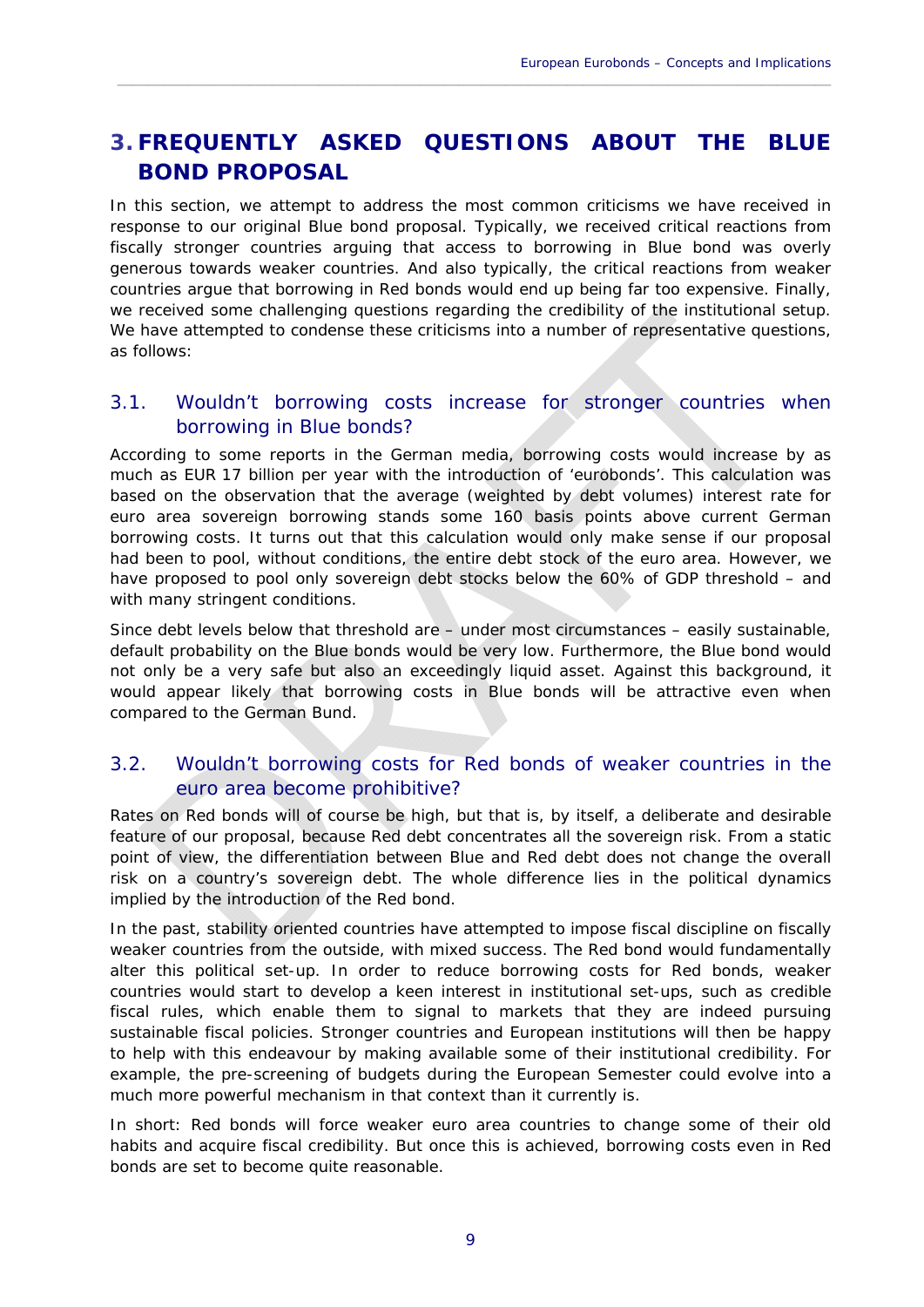## 3.3. How can the 60% GDP limit for Blue bonds be maintained politically?

**\_\_\_\_\_\_\_\_\_\_\_\_\_\_\_\_\_\_\_\_\_\_\_\_\_\_\_\_\_\_\_\_\_\_\_\_\_\_\_\_\_\_\_\_\_\_\_\_\_\_\_\_\_\_\_\_\_\_\_\_\_\_\_\_\_\_\_\_\_\_\_\_\_\_\_\_\_\_\_\_\_\_\_\_\_\_\_\_\_\_\_\_**

Some critics fear that the 60% of GDP limit for borrowing in Blue bonds will not hold out against massive incentives by many countries to see the limit increased to substantially higher levels. Those critics are right that such attempts are likely to be made and that they must be prevented from succeeding in order to ensure the credibility and maintain the good incentives of the entire scheme. In this respect, the scheme's governance structure is key. In our proposal, the independent stability council would assure that no Blue bond allocations are ever put to vote in national parliament beyond the 60% limit according to its statutes. And, as a further safeguard, the opt-out mechanism for national parliaments would make it very hard to tamper with this set-up against the wishes of the stability oriented participant countries.

### 3.4. How would Blue and Red bonds be introduced?

The introduction of Blue and Red bonds could either occur gradually, with Blue and Red bonds replacing legacy debt as it is rolled over, or in a big bang in exchange for the entirely legacy debt stock. The main advantage of the gradual approach is that it would allow the system to establish its credibility gradually with markets and European citizens, with some adjustments readily possible during the five to ten year introductory period. The main advantages of a big bang solution are twofold. First, a deeply liquid pool of Blue debt would be created overnight, rather than having to wait for many years for the full benefits of the system. Second, the big bang exchange could potentially be used for a comprehensive debt restructuring if the market view on debt sustainability in some of the crisis countries was to turn out to be accurate. However, the current IMF analysis of debt sustainability in Greece in particular comes to a different assessment right now.

# 3.5. Would the prospect of an orderly default on Red debt be any more credible than the now defunct no bailout clause for existing national debt?

Arguably, the single most important reason why the no bailout clause was *de facto* overruled in May 2010, when the Greek rescue package was adopted, was the fear of another serious banking crisis. In response, our proposal contains provisions that would make the holding of Red debt by banks comparatively unattractive in order to make an orderly default on Red debt credible. Disincentivising banks from holding Red bonds could be done in two ways. First, we propose that Red bonds do not qualify for the ECB's repo facility. If need be, access to the repo facility could be phased out over several years in order to avoid market disruptions. Second, because Red debt will be risky and with ratings below the current sovereign debt, holding Red bonds will be expensive for banks in terms of capital requirements. These provisions stand to make an orderly restructuring on red debt a realistic proposition.